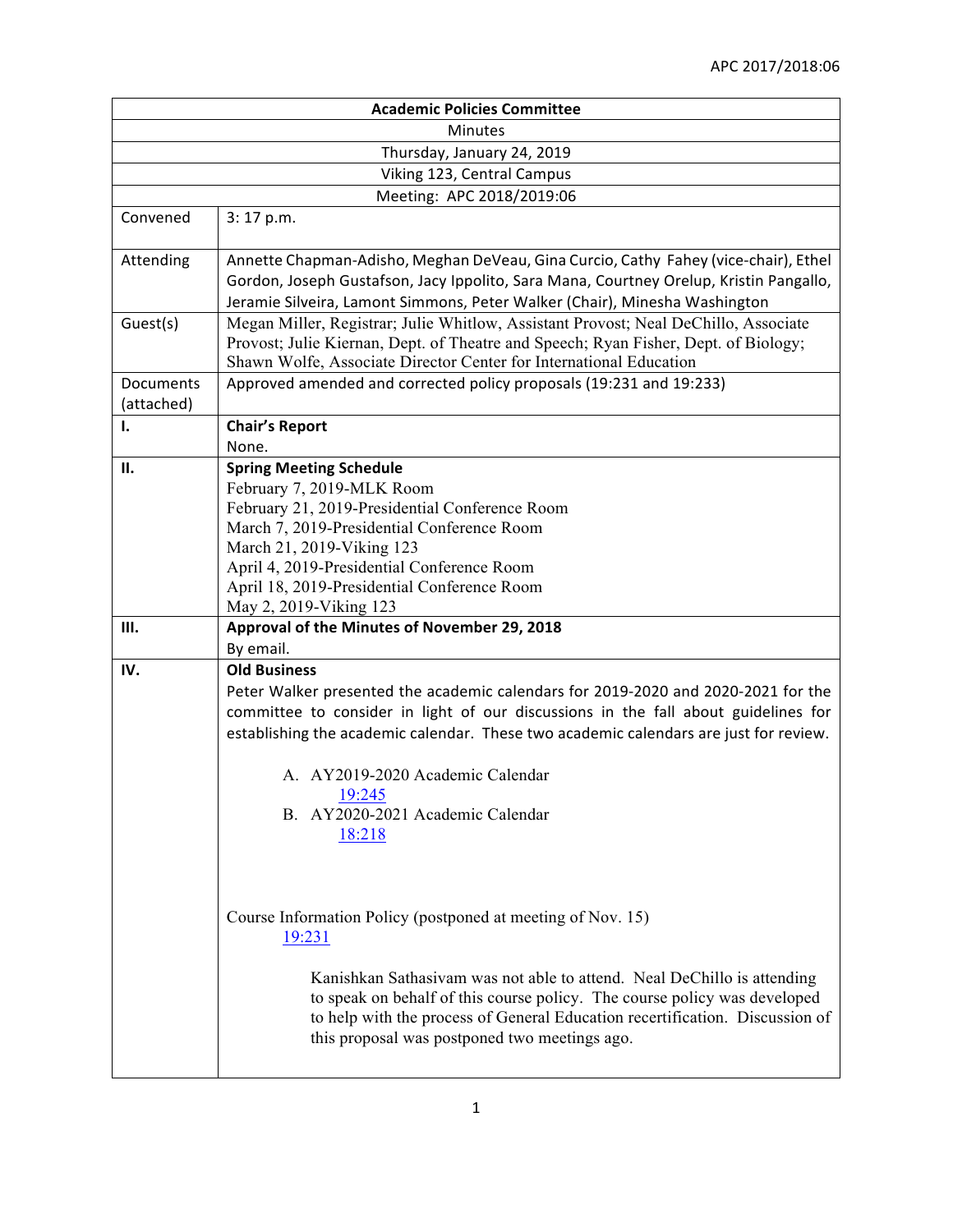| <b>Amendment</b> | Megan Miller responded as follows to the question of indicating section<br>numbers on syllabuses: The section number is part of the unique<br>identification of a course. If a day/evening section are combined, or if there<br>is one day section and evening section, each has a unique section number.<br>From a registrar's perspective, it would be preferable to leave the section<br>number on the syllabus. A further factor in favor of requiring section<br>numbers on all syllabuses (even if there is only one section) is related to<br>when students appeal a grade related matter. It would be important to have<br>a clear identification of the course section.<br>Motion to amend the proposal following the document disseminated at the<br>meeting of Nov. 29 by Peter Walker and agreed to via e-mail by Rebecca<br>Hains and Kanishkan Sathasivam: Minesha Washington |
|------------------|---------------------------------------------------------------------------------------------------------------------------------------------------------------------------------------------------------------------------------------------------------------------------------------------------------------------------------------------------------------------------------------------------------------------------------------------------------------------------------------------------------------------------------------------------------------------------------------------------------------------------------------------------------------------------------------------------------------------------------------------------------------------------------------------------------------------------------------------------------------------------------------------|
| Vote             | Seconded by: Jeramie Silveira                                                                                                                                                                                                                                                                                                                                                                                                                                                                                                                                                                                                                                                                                                                                                                                                                                                               |
| <b>Vote</b>      | Discussion: Kristin Pangallo spoke in support of the amendment making<br>this policy a recommendation and not a requirement of faculty.                                                                                                                                                                                                                                                                                                                                                                                                                                                                                                                                                                                                                                                                                                                                                     |
|                  | Amendment passed unanimously.                                                                                                                                                                                                                                                                                                                                                                                                                                                                                                                                                                                                                                                                                                                                                                                                                                                               |
|                  | Amended motion passed unanimously.                                                                                                                                                                                                                                                                                                                                                                                                                                                                                                                                                                                                                                                                                                                                                                                                                                                          |
| v.               | <b>New Business</b>                                                                                                                                                                                                                                                                                                                                                                                                                                                                                                                                                                                                                                                                                                                                                                                                                                                                         |
|                  | A. Undergraduate English Proficiency Admissions Policy<br>19:233                                                                                                                                                                                                                                                                                                                                                                                                                                                                                                                                                                                                                                                                                                                                                                                                                            |
|                  | Presented by Julie Whitlow and Shawn Wolfe. Before discussing this policy,                                                                                                                                                                                                                                                                                                                                                                                                                                                                                                                                                                                                                                                                                                                                                                                                                  |
| <b>Motion</b>    | Peter Walker had all members and guests introduce themselves.                                                                                                                                                                                                                                                                                                                                                                                                                                                                                                                                                                                                                                                                                                                                                                                                                               |
|                  | Motion to approve: Kristen Pangallo                                                                                                                                                                                                                                                                                                                                                                                                                                                                                                                                                                                                                                                                                                                                                                                                                                                         |
|                  | Seconded by: Catherine Fahey                                                                                                                                                                                                                                                                                                                                                                                                                                                                                                                                                                                                                                                                                                                                                                                                                                                                |
|                  | Julie Whitlow told the committee that the policy affects principally the                                                                                                                                                                                                                                                                                                                                                                                                                                                                                                                                                                                                                                                                                                                                                                                                                    |
|                  | admission of international students. The policy has not been revised for about                                                                                                                                                                                                                                                                                                                                                                                                                                                                                                                                                                                                                                                                                                                                                                                                              |
|                  | 10 years. The tests and instruments for English Proficiency evaluation have                                                                                                                                                                                                                                                                                                                                                                                                                                                                                                                                                                                                                                                                                                                                                                                                                 |
|                  | changed. Currently, SSU accepts only two tests. The Center for International<br>Education has done extensive research on currently used tests and instruments.                                                                                                                                                                                                                                                                                                                                                                                                                                                                                                                                                                                                                                                                                                                              |
|                  | The biggest change is the alignment of the required scores with those that                                                                                                                                                                                                                                                                                                                                                                                                                                                                                                                                                                                                                                                                                                                                                                                                                  |
|                  | predict student success for undergraduate work. The inclusion of more                                                                                                                                                                                                                                                                                                                                                                                                                                                                                                                                                                                                                                                                                                                                                                                                                       |
|                  | accepted tests makes taking the test more affordable and accessible for                                                                                                                                                                                                                                                                                                                                                                                                                                                                                                                                                                                                                                                                                                                                                                                                                     |
|                  | international students. The policy also provides a pathway from the Intensive<br>English Language Program into the university. The Intensive English                                                                                                                                                                                                                                                                                                                                                                                                                                                                                                                                                                                                                                                                                                                                        |
|                  | Language Program at SSU has been in development for 2 years and has been                                                                                                                                                                                                                                                                                                                                                                                                                                                                                                                                                                                                                                                                                                                                                                                                                    |
|                  | aligned with Salem State's General Education program. Courtney Orelup                                                                                                                                                                                                                                                                                                                                                                                                                                                                                                                                                                                                                                                                                                                                                                                                                       |
|                  | raised the question of the shelf-life of a test score, asking, does it matter when                                                                                                                                                                                                                                                                                                                                                                                                                                                                                                                                                                                                                                                                                                                                                                                                          |
|                  | an individual took a particular test? Shawn Wolfe noted that test scores expire.<br>Very old test scores are not available for submission. Five years is a limit for                                                                                                                                                                                                                                                                                                                                                                                                                                                                                                                                                                                                                                                                                                                        |
|                  | one test. Meghan DeVeau asked about the required SAT scores.                                                                                                                                                                                                                                                                                                                                                                                                                                                                                                                                                                                                                                                                                                                                                                                                                                |
|                  | Megan Miller and Julie Kiernan noted that this information and policy should                                                                                                                                                                                                                                                                                                                                                                                                                                                                                                                                                                                                                                                                                                                                                                                                                |
|                  | appear in the admissions section of the undergraduate catalog.                                                                                                                                                                                                                                                                                                                                                                                                                                                                                                                                                                                                                                                                                                                                                                                                                              |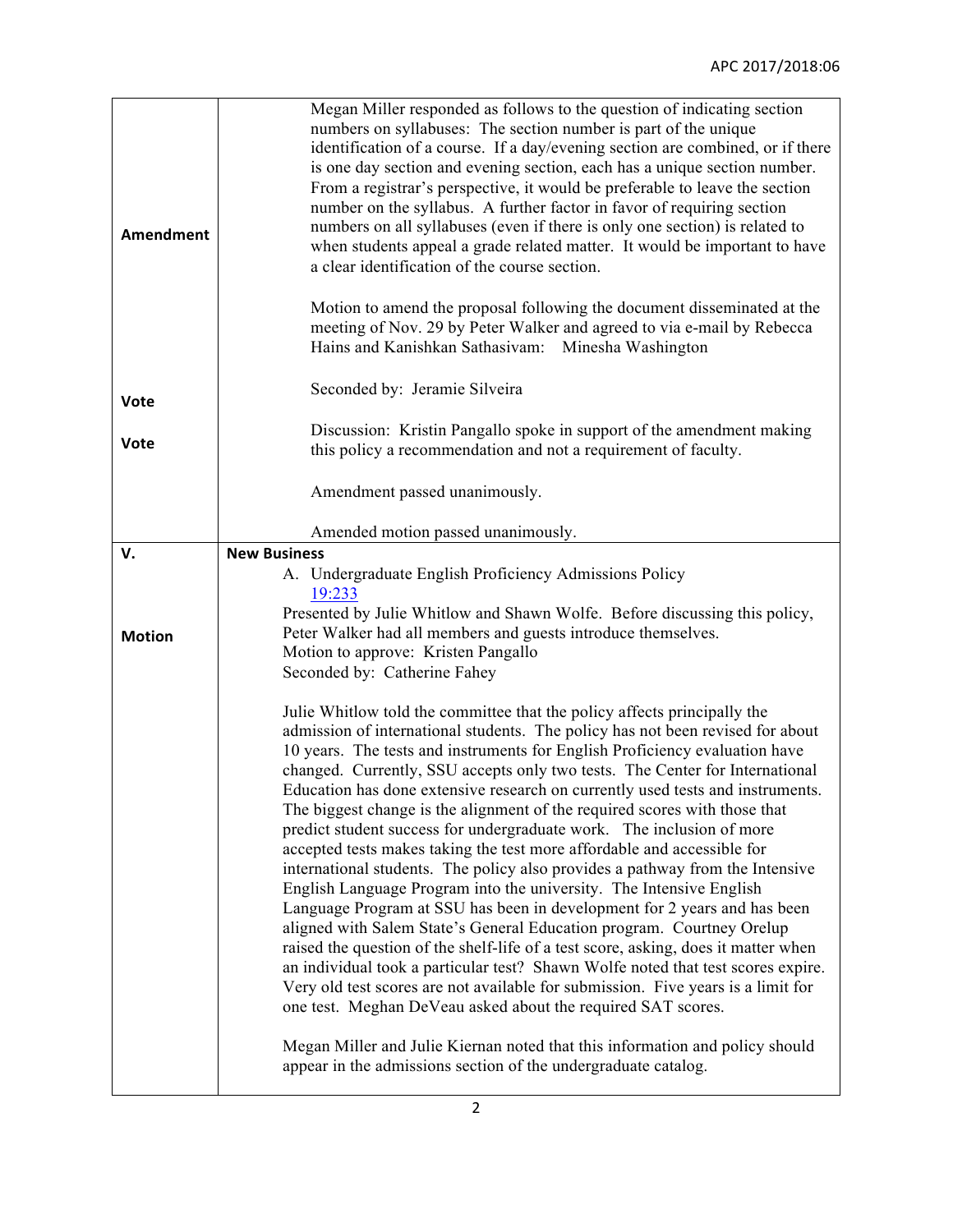|             | There was discussion of the policy's acceptance of English 102 or English 110.<br>After discussion it was agreed that the policy could express this provision by<br>stating "a first year composition course equivalent to SSU's ENL 110." |
|-------------|--------------------------------------------------------------------------------------------------------------------------------------------------------------------------------------------------------------------------------------------|
|             | The committee made three language clarifications. The proposal's original language<br>under exemptions was revised from:                                                                                                                   |
|             |                                                                                                                                                                                                                                            |
|             | <b>Approved Options</b>                                                                                                                                                                                                                    |
|             | Students who receive a score of 470 or higher on the SAT Evidence-based<br>1.<br>Reading/Writing section                                                                                                                                   |
|             | 2. Students who successfully completed English Writing II (English 102 or second<br>semester college English) with a grade of B or higher at an accredited college in<br>the U.S. as shown on a transcript.                                |
|             | 3. Students who graduate with an IB diploma are exempt from providing proof of<br>English proficiency.                                                                                                                                     |
|             | Countries                                                                                                                                                                                                                                  |
|             | If you have received a high school, bachelor's, master's, or doctorate degree from an<br>institution in the United States or a country listed below, an English proficiency<br>examination is not required.                                |
|             | To:                                                                                                                                                                                                                                        |
|             | <b>Approved Options</b>                                                                                                                                                                                                                    |
|             | Students who receive a score of 470 or higher on the SAT Evidence-based<br>1.<br>Reading/Writing section                                                                                                                                   |
|             | Students who have successfully completed a first-year English composition<br>2.<br>course equivalent to Salem State's ENL 110 with a grade of B or higher at<br>an accredited college in the U.S. as shown on a transcript.                |
|             | Students who graduate with an International Baccalaureate (IB) diploma<br>3.<br>are exempt from providing proof of English proficiency.                                                                                                    |
|             | Countries                                                                                                                                                                                                                                  |
|             | For students who have received a high school, bachelor's, master's, or<br>doctorate degree from an institution in the United States or a country listed<br>below, an English proficiency examination is not required.                      |
| <b>Vote</b> | Motion passed unanimously.                                                                                                                                                                                                                 |
|             | B. Biology Nuclear Medicine Technology Program Dismissal Policy<br>19:234<br>To be discussed after the discussion of 19:235.                                                                                                               |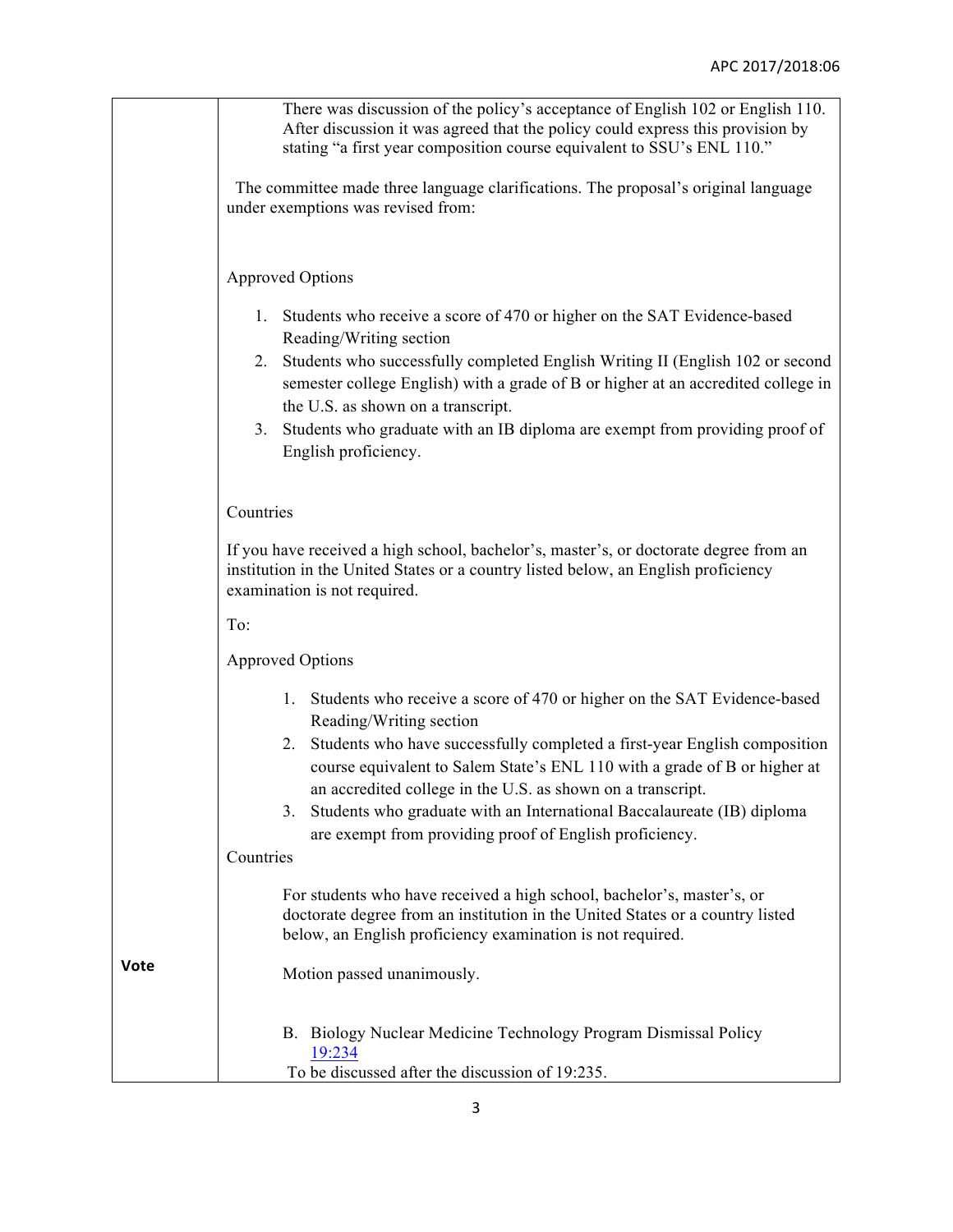| <b>Motion</b> | C. Biology Nuclear Medicine Technology Program Professional Conduct                                                                                                                                                                                                                                                                                                                                                                                                                                                                                            |
|---------------|----------------------------------------------------------------------------------------------------------------------------------------------------------------------------------------------------------------------------------------------------------------------------------------------------------------------------------------------------------------------------------------------------------------------------------------------------------------------------------------------------------------------------------------------------------------|
|               | Policy<br><u>19:235</u><br>Motion to approve this proposal: Meghan DeVeau<br>Seconded by: Sara Mana                                                                                                                                                                                                                                                                                                                                                                                                                                                            |
|               | Ryan Fisher from the department of biology explained the need for this policy.<br>In a recent reaccreditation process, the accreditors noted that the Nuclear<br>Medicine Technology program did not have a professional conduct policy.<br>There was only a brief statement in the program materials. Further discussions<br>between clinical staff at the hospitals and faculty in the department resulted in<br>the decision to produce a clearer, fuller statement of policy. In developing this<br>policy, biology looked at similar policies in nursing. |
|               | Jeramie Silveira asked if the professional behaviors expected of students were<br>taught in any class setting in the program. She noted that the Occupational<br>Therapy program has put in a 1-credit seminar to prepare students before they<br>go into their field work.                                                                                                                                                                                                                                                                                    |
|               | Sara Mana asked where the other policies referenced at the bottom of this<br>policy were located. Ryan Fisher responded that these are written policies that<br>are available on a biology CANVAS site.                                                                                                                                                                                                                                                                                                                                                        |
|               | Peter Walker noted that the committee could recommend that all these policies<br>should appear on the website on the Biology department's page.                                                                                                                                                                                                                                                                                                                                                                                                                |
|               | Kristin Pangallo raised questions about the expectations listed related to<br>ensuring patient welfare and avoiding bias.                                                                                                                                                                                                                                                                                                                                                                                                                                      |
| <b>Motion</b> | Peter Walker suggested that we postpone this discussion until Ryan Fisher and<br>representatives of the Academic Policies Committee had revised the proposal's<br>language as discussed in the committee's session today.<br>Motion to postpone action.<br>Moved: Lamont Simmons                                                                                                                                                                                                                                                                               |
| Vote          | Seconded: Ethel Gordon                                                                                                                                                                                                                                                                                                                                                                                                                                                                                                                                         |
|               | Passed unanimously.                                                                                                                                                                                                                                                                                                                                                                                                                                                                                                                                            |
| <b>Motion</b> | Motion to postpone further action on the NMT dismissal policy.<br>Moved: Meghan DeVeau<br>Seconded: Sara Mana                                                                                                                                                                                                                                                                                                                                                                                                                                                  |
| <b>Vote</b>   |                                                                                                                                                                                                                                                                                                                                                                                                                                                                                                                                                                |
|               | Passed Unanimously.                                                                                                                                                                                                                                                                                                                                                                                                                                                                                                                                            |
|               | D. SSU Undergraduate Global Engagement Seal<br>19:238                                                                                                                                                                                                                                                                                                                                                                                                                                                                                                          |

 $\mathsf{I}$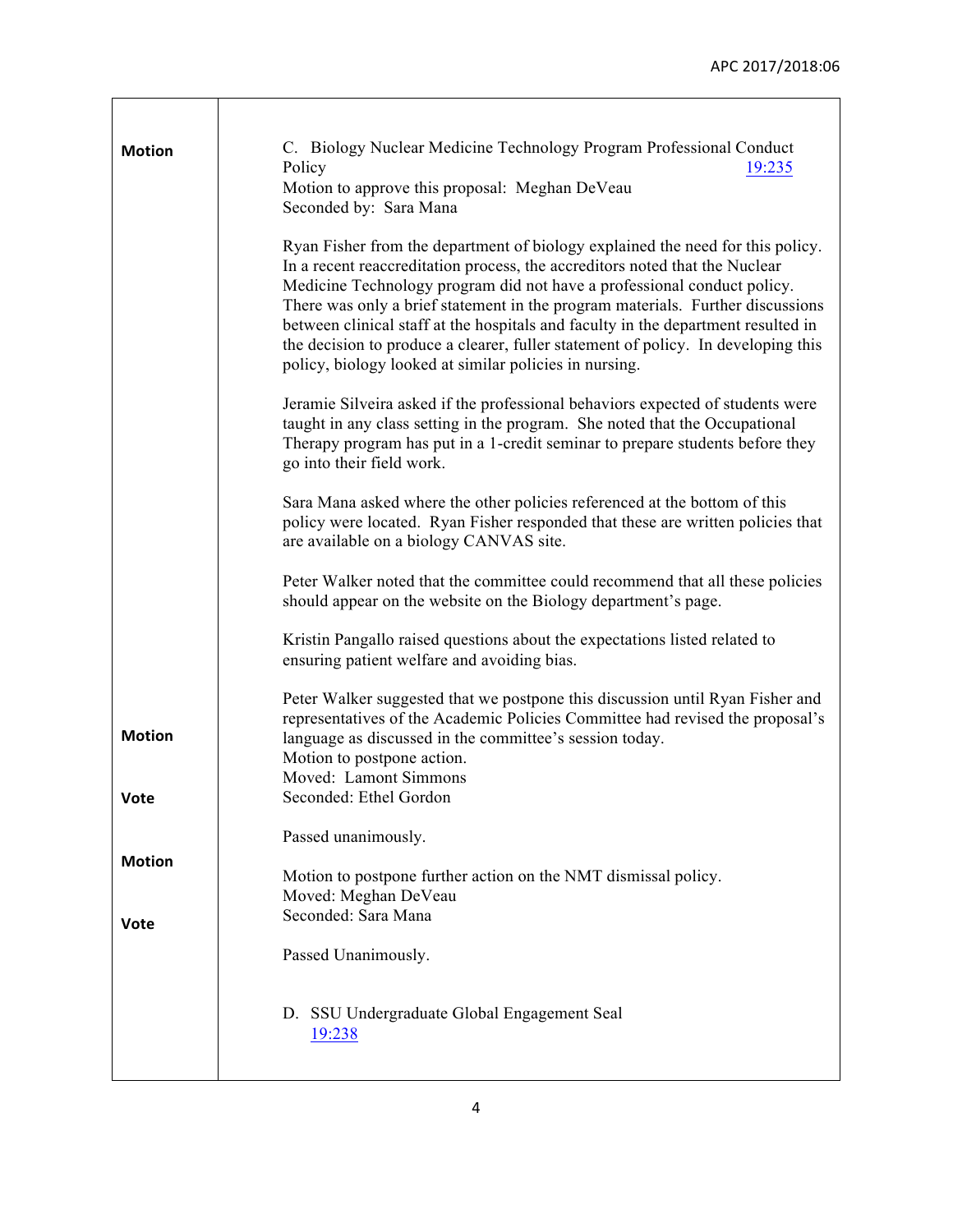| <b>Motion</b> | Peter Walker notes that there are serious issues about governance and<br>contractual issues for faculty members in the creation of this new type of<br>credential at Salem State. The All University Committee has instructed the<br>University Curriculum Committee to define more clearly distinctions between<br>Major, Minors, and Certificates. This same directive is coming to Academic<br>Policies Committee. The university governance committees will also have to<br>define what constitutes a Seal before they can act upon specific seal proposals. |
|---------------|------------------------------------------------------------------------------------------------------------------------------------------------------------------------------------------------------------------------------------------------------------------------------------------------------------------------------------------------------------------------------------------------------------------------------------------------------------------------------------------------------------------------------------------------------------------|
|               | Motion to approve this proposal:<br>Moved by Annette Chapman-Adisho<br>Seconded by Gina Curcio.                                                                                                                                                                                                                                                                                                                                                                                                                                                                  |
|               | Julie Whitlow spoke to the motion. She noted her background as a faculty<br>member before coming to her present role as assistant provost. She also noted<br>her early involvement in the campus internationalization plan. Julie Kiernan<br>and she have researched similar programs at other universities. She does not<br>see defining a seal as difficult. The registrar's office (Megan Miller) has also<br>indicated that a seal can be included on a student's transcript.                                                                                |
|               | This proposal allows students to participate on- and off-campus in<br>courses/activities that engage them in global concerns. The proposal also<br>considers the administration of this seal.                                                                                                                                                                                                                                                                                                                                                                    |
|               | Lamont Simmons asked if there is funding for economically disadvantaged<br>students to travel abroad. Julie Whitlow described a variety of financial<br>support opportunities for economically disadvantaged students that can make<br>the experience no more expensive than studying at Salem State.                                                                                                                                                                                                                                                            |
|               | Peter Walker raised the issue of the length of the trip required. Julie Kiernan<br>noted that faculty-led Spring break trips do qualify.                                                                                                                                                                                                                                                                                                                                                                                                                         |
|               | Julie Kiernan noted that the Global Engagement Seal provides an additional<br>incentive for students to study abroad and engage in global issues in their<br>coursework and university career.                                                                                                                                                                                                                                                                                                                                                                   |
|               | Peter Walker raised several important issues related to the creation of this seal.<br>An administrative office cannot designate the use of a course.<br>1)<br>Programs are usually under the direction of a faculty member (Julie<br>2)<br>Whitlow clarified that the program would be under the direction of the<br>Faculty Fellow for Global Engagement).                                                                                                                                                                                                      |
|               | The use of courses needs to be submitted to the Undergraduate Curriculum<br>3)<br>Committee via the All-University Committee. The proposal needs to take<br>this into account. It cannot change contractual procedures.                                                                                                                                                                                                                                                                                                                                          |
| <b>Motion</b> | The creation of a new credential—a seal—needs to be submitted to<br>4)<br>governance before a specific seal can be approved.                                                                                                                                                                                                                                                                                                                                                                                                                                     |
| <b>Vote</b>   | Peter Walker asked for a motion to postpone further work                                                                                                                                                                                                                                                                                                                                                                                                                                                                                                         |